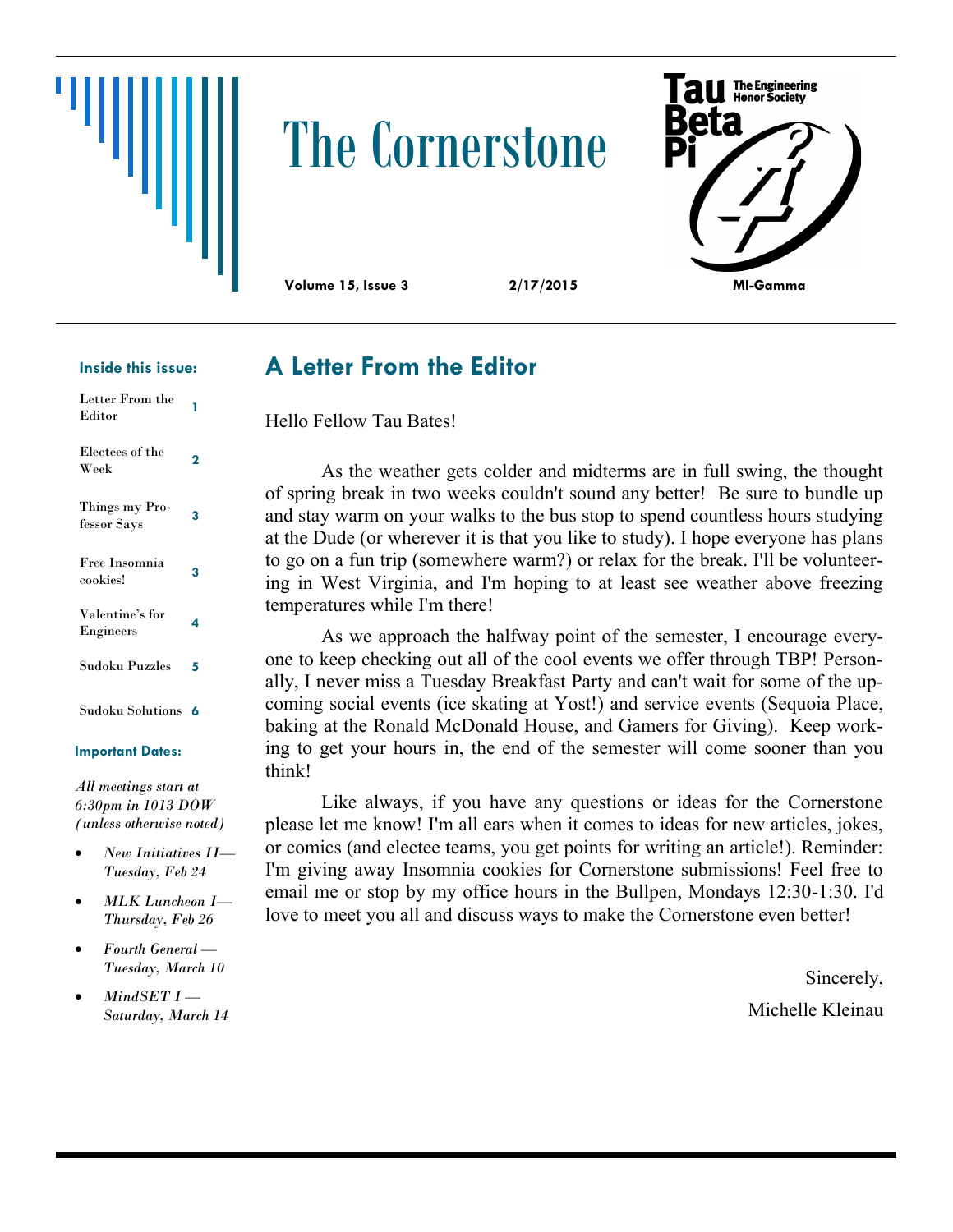## **Electees of the Week!**

#### **Undergraduate Electees:**



#### *David Szefi*

**Major:** Aerospace Engineering **Year:** Sophomore **Extra Curricular Activities:** I play mellophone in the basketball pep band and am active in Sigma Gamma Tau (National Aerospace Engineering Honor Society) **Hobbies:** I like to play ping-pong, soccer, volleyball, and watch TV **If you could be any kind of pie, what would you be and why?:** Apple Pie. I'd do it for America.



### *Kegan Thorrez*

**Major:** Computer Science Engineering **Year:** Junior **Extra Curricular Activities:** HKN, CTF Club, and Michigan Hackers **Hobbies:** Reddit, computer security, and video games **If you could be any kind of pie, what would you be and why?:** Probably apple pie because it's my favorite, but that might not be a good choice because the goal might be to avoid being eaten.

#### **Graduate Electees:**



#### *Rui Wang*

**Major:** Naval Architecture and Marine Engineering **Year:** 1st Year Graduate **Hobbies:** Swimming and skiing **If you could be any kind of pie, what would you be and why?:** Surely pumpkin pie! I love it!



## *Young-Chae Hong*

**Major:** Industrial and Operations Engineering **Year:** 3rd Year PhD **Extra Curricular Activities:** Friday Tennis Club, Winter soccer league at WideWorld **Hobbies:** Squash, snowboarding, reading, watching TV and movies

**If you could be any kind of pie, what would you be and why?:** Cheesecake - it looks simple and common but is unforgettably delicious!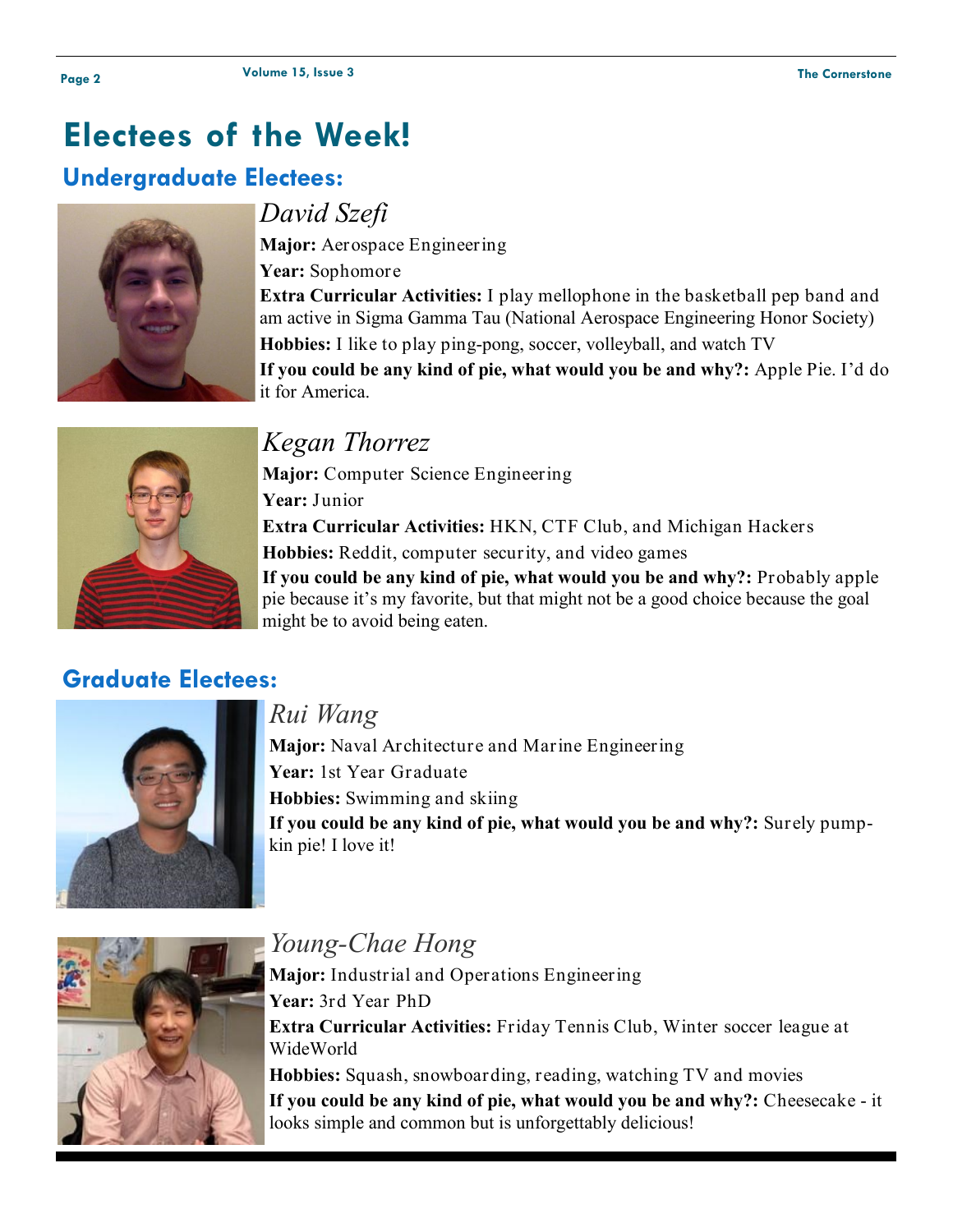## **Things my Professor Says:**

I have a professor who does not struggle at all to keep me awake during his early morning lecture. This professor's method of choice is the use of humor. Many professors attempt to execute this method, but very few succeed. The secret to this particular professor's success is his eccentricity and freedom to go beyond overused punch lines. I have collected some quotes and written them here for your enjoyment:

"It's a variable, so it zooms around, you know, whatever."

"This is a phasor. It spins around. Or maybe it stays still. I don't know yet."

"S is a little number. It's more…nice."

"We're never done with time…until we die…and then we don't know what happens."

(While ignoring initial conditions) "I don't need that stupid thing."

(After having solved an equation) "Magic. That was weird. It's so simple. How can you do that?"

"That's first grade algebra." (Note: we definitely didn't learn algebra in first grade)

"It started up here. Now it went over here. Maybe it's over there. I don't know."

(Asks for students to give an example of a transfer function. A student suggests '1') "1 is a pretty interesting transfer function… not." (Realizes that might have been offensive) "I'm not making fun of you. I'm making fun of the transfer function."

(During a proof) "Is the integral of the impulse response equal to the step response? I hope so."

(After finishing a proof) "It worked! That was nice."

(Drawing smiley faces on the board) "This is you. This is not you. Different haircuts, see?"

#### *Kelsey Hockstad*

# **Free Insomnia (cookies)!**

Need a break from studying? Want to get your creative juices flowing? Craving Insomnia?

Wait…. INSOMNIA?

HOW DO I GET FREE INSOMNIA?

*Submit an article of at least half a page* in length to me (Michelle) by *midnight* the night before a *General Meeting*!

Ps: If you need ideas on what to write about, check out all the old Cornerstones here:

<https://tbp.engin.umich.edu/publications/cornerstone/>

Articles, puzzles, comics, art, poetry, prose, etc. are all welcome.

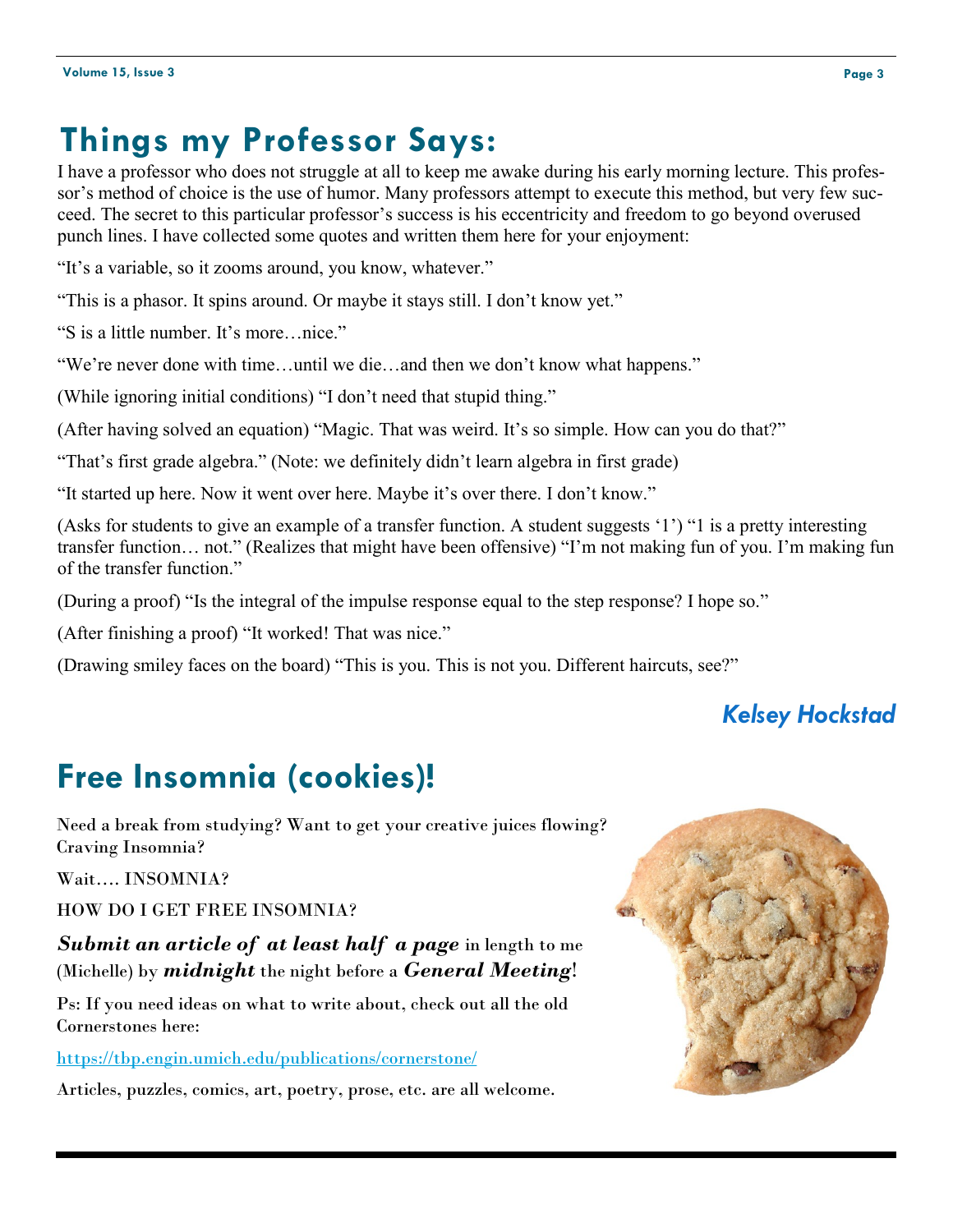## **Valentine's for Engineers**

For all of you who may have lacked a Valentine this year, and I suppose also for those of you who didn't, enjoy these wonderfully nerdy Valentines that I stumbled across this past week!



Top 2: http://nj1015.com/10-perfectly-nerdy-valentines-day-cards-for-geeks/

Middle: http://rebloggy.com/post/love-pokemon-cards-valentine-mew-smoochum-valentine-s-raikou-raichu-onix-absoli/43081173019

Bottom Left: http://www.freedating.co.uk/articles/geek-valentines-day-cards.html Bottom Right: https://www.pinterest.com/lindseyleigh828/nerdy-valentines/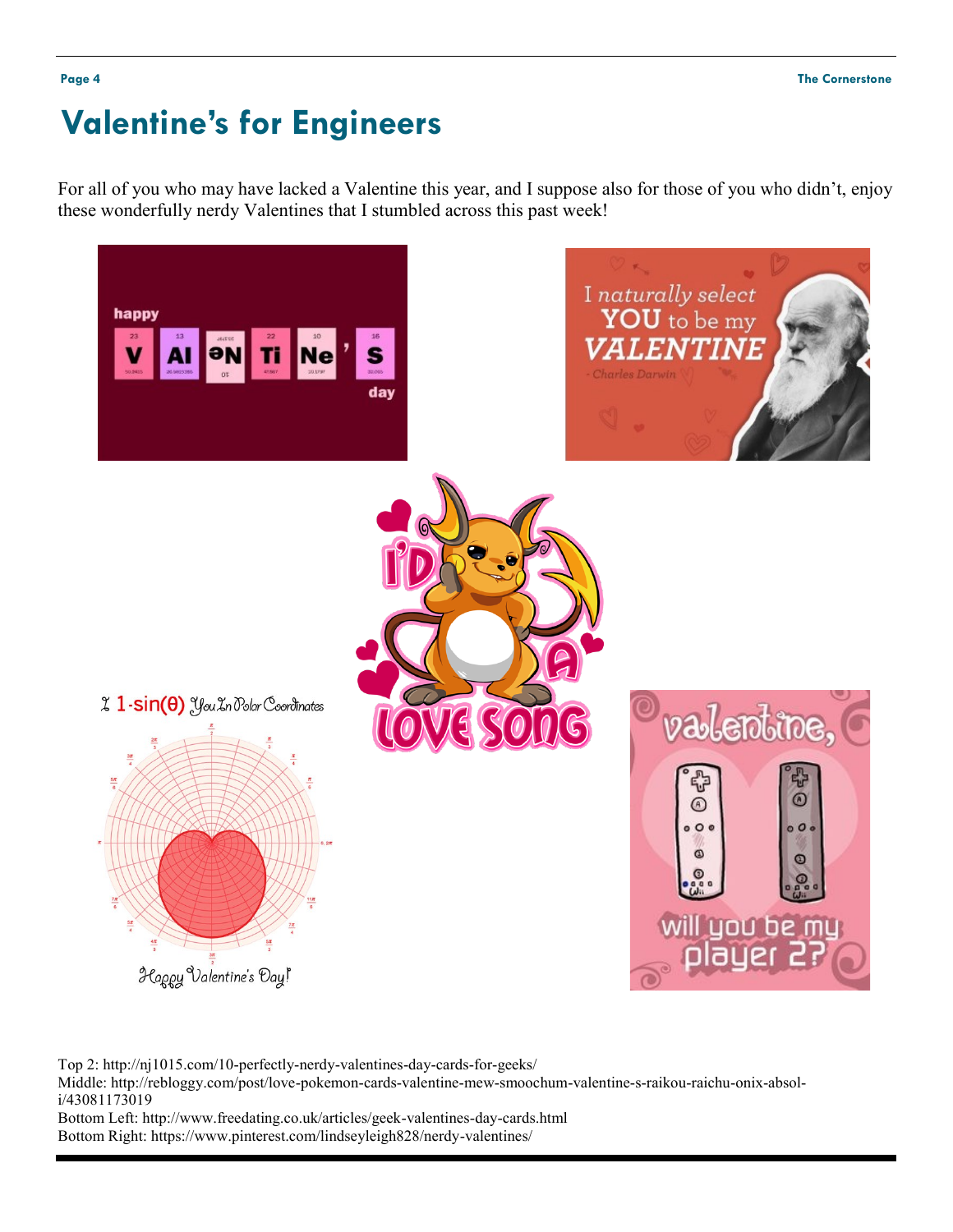## **Sudoku Puzzles**

|                         |                  |                         |                  |                         | $\mathbf{3}$     | 9            | 7                       |              |
|-------------------------|------------------|-------------------------|------------------|-------------------------|------------------|--------------|-------------------------|--------------|
| 6                       |                  |                         | 5                | $\overline{\mathbf{7}}$ |                  |              | 1                       |              |
| $\overline{\mathbf{3}}$ |                  |                         | $\boldsymbol{9}$ |                         |                  |              |                         | $\mathbf{2}$ |
|                         |                  |                         |                  | 1                       |                  | $\mathbf{3}$ |                         |              |
|                         | 6                | $\mathbf 1$             | $\mathbf{3}$     |                         | $\boldsymbol{7}$ | $\mathbf{2}$ | $\overline{\mathbf{4}}$ |              |
|                         |                  | $\mathbf{3}$            |                  | 9                       |                  |              |                         |              |
| 8                       |                  |                         |                  |                         | 9                |              |                         | 7            |
|                         | $\boldsymbol{2}$ |                         |                  | 8                       | 5                |              |                         | 4            |
|                         | 5                | $\overline{\mathbf{4}}$ | $\mathbf 2$      |                         |                  |              |                         |              |



|   |                    | $\mathbf 2$ |             |                  | 5                       | 6            |             |   |
|---|--------------------|-------------|-------------|------------------|-------------------------|--------------|-------------|---|
|   |                    |             |             | 1                |                         |              | 3           |   |
|   | 5                  |             | 6           |                  | 9                       | $\mathbf 2$  |             | 7 |
| 6 |                    |             |             |                  |                         | $\mathbf{3}$ |             |   |
|   | $\overline{\bf 7}$ | 9           | ${\bf 8}$   | 5                | 1                       | 4            | $\mathbf 2$ |   |
|   |                    | 5           |             |                  |                         |              |             | 1 |
| 9 |                    | 7           | $\mathbf 5$ |                  | $\overline{\mathbf{4}}$ |              | 6           |   |
|   | $\mathfrak{z}$     |             |             | $\boldsymbol{6}$ |                         |              |             |   |
|   |                    | 6           | 9           |                  |                         | 5            |             |   |